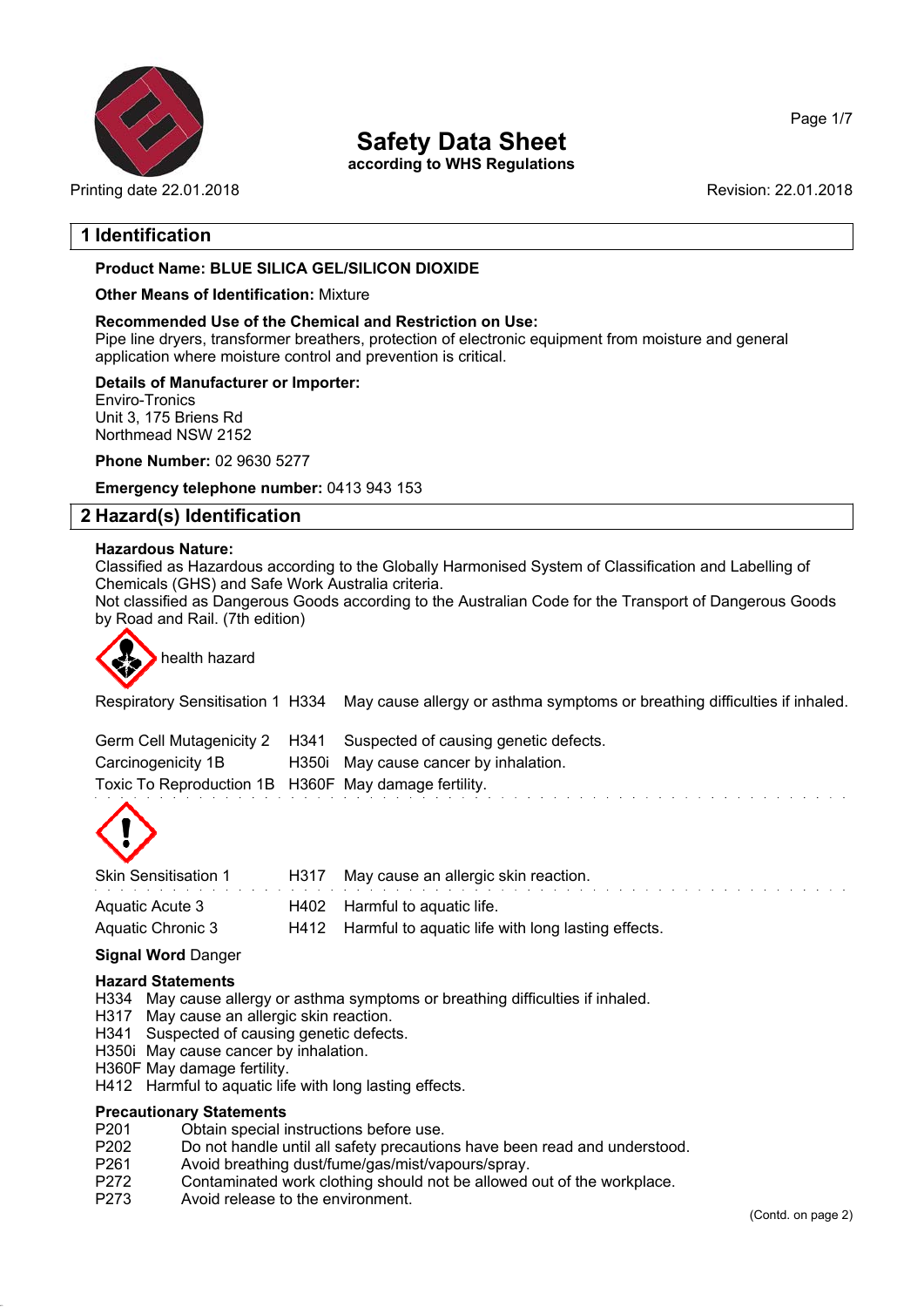Page 2/7

# **Safety Data Sheet**

**according to WHS Regulations**

Printing date 22.01.2018 Revision: 22.01.2018

### **Product Name: BLUE SILICA GEL/SILICON DIOXIDE**

(Contd. of page 1)

P280 Wear protective gloves/protective clothing/eye protection/face protection. P284 [In case of inadequate ventilation] wear respiratory protection. P302+P352 IF ON SKIN: Wash with plenty of water. P304+P340 IF INHALED: Remove person to fresh air and keep comfortable for breathing. P308+P313 IF exposed or concerned: Get medical advice/attention. P321 Specific treatment (see on this label). P333+P313 If skin irritation or rash occurs: Get medical advice/attention. P342+P311 If experiencing respiratory symptoms: Call a POISON CENTER/doctor. P362+P364 Take off contaminated clothing and wash it before reuse. P405 Store locked up.

P501 Dispose of contents/container in accordance with local/regional/national regulations.

### **3 Composition and Information on Ingredients**

### **Chemical Characterization: Mixtures**

**Description:** Mixture of substances listed below with nonhazardous additions.

|           | <b>Hazardous Components:</b>                                                                                                                                                                                                                                                      |        |
|-----------|-----------------------------------------------------------------------------------------------------------------------------------------------------------------------------------------------------------------------------------------------------------------------------------|--------|
|           | 60676-86-0 Silica, fused                                                                                                                                                                                                                                                          | ≥95%   |
|           | 7646-79-9 Cobalt dichloride<br>Respiratory Sensitisation 1, H334; Germ Cell Mutagenicity 2, H341; Carcinogenicity<br>1B, H350i; Toxic To Reproduction 1B, H360F; Aquatic Acute 1, H400; Aquatic Chronic<br>1, H410; (b) Acute Toxicity (Oral) 4, H302; Skin Sensitisation 1, H317 | ≤ $3%$ |
| 1309-37-1 | Iron oxide                                                                                                                                                                                                                                                                        | $1\%$  |
|           | 1344-28-1 Aluminium oxide (Al2O3)                                                                                                                                                                                                                                                 | $1\%$  |
|           | 1305-78-8 Calcium oxide<br>Serious Eye Damage/Irritation 1, H318; 1 Skin Corrosion/Irritation 2, H315; STOT SE<br>3, H335                                                                                                                                                         | $1\%$  |
|           | $1313 - 59 - 3$ Sodium oxide<br>Skin Corrosion/Irritation 1B, H314                                                                                                                                                                                                                | $1\%$  |
| .         |                                                                                                                                                                                                                                                                                   |        |

### **4 First Aid Measures**

### **Inhalation:**

If inhaled, remove to fresh air. If not breathing, give artificial respiration. If breathing is difficult, give oxygen. Seek medical attention if breathing problems develop.

### **Skin Contact:**

In case of skin contact, immediately remove contaminated clothing and wash affected areas with water and soap. Seek medical attention if symptoms occur.

### **Eye Contact:**

In case of eye contact, hold eyelids open and rinse with water for at least 15 minutes. Seek medical attention if symptoms occur.

### **Ingestion:**

If swallowed, immediately induce vomiting. Never induce vomiting or give anything by mouth to an unconscious person. Seek immediate medical attention.

### **Symptoms Caused by Exposure:**

Inhalation: May cause respiratory irritation, headaches, dizziness, coughing, nausea and vomiting. May cause allergy or asthma symptoms or breathing difficulties if inhaled.

Skin Contact: May cause an allergic skin reaction.

Eye Contact: May cause eye irritation.

Ingestion: May cause gastric disturbances and chemical pneumonitis.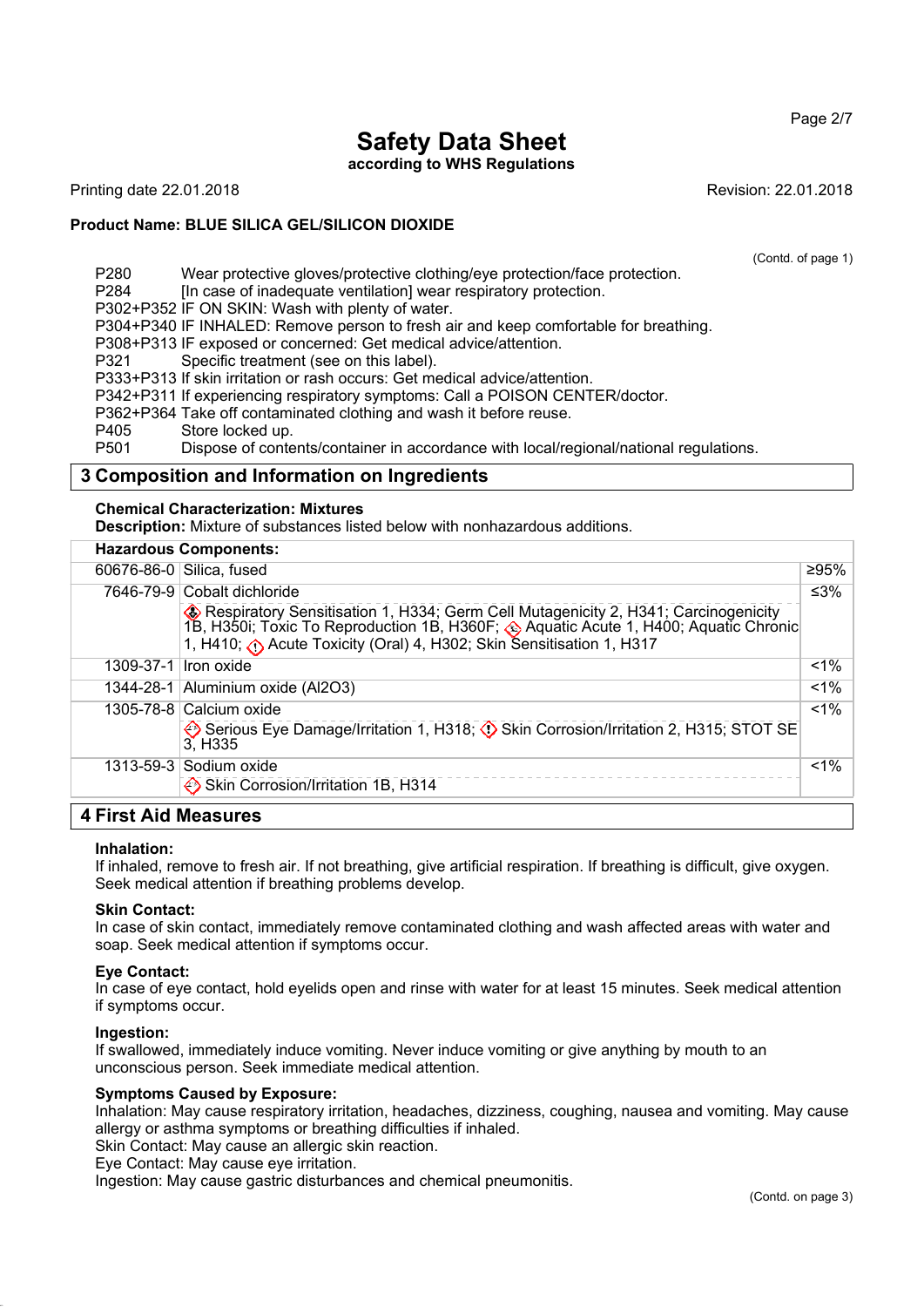# **Safety Data Sheet**

**according to WHS Regulations**

Printing date 22.01.2018 Revision: 22.01.2018

### **Product Name: BLUE SILICA GEL/SILICON DIOXIDE**

(Contd. of page 2)

### **5 Fire Fighting Measures**

**Suitable Extinguishing Media:** Water fog, foam, dry chemical or carbon dioxide.

### **Specific Hazards Arising from the Chemical:**

This product is not combustible or flammable.

Containers close to fire should be removed only if safe to do so.

### **Special Protective Equipment and Precautions for Fire Fighters:**

When fighting a major fire wear self-contained breathing apparatus and protective equipment.

### **6 Accidental Release Measures**

### **Personal Precautions, Protective Equipment and Emergency Procedures:**

Wear approved dust/particulate filter respirator and full protective clothing. Evacuate all non-essential personnel from affected area. Do not breathe dust. Ensure adequate ventilation. Avoid generating dust.

### **Environmental Precautions:**

In the event of a major spill, prevent spillage from entering drains or water courses.

### **Methods and Materials for Containment and Cleaning Up:**

Stop leak if safe to do so and sweep into a pile and shovel into drums for subsequent disposal. Avoid generating dust. Provide adequate ventilation.

### **7 Handling and Storage**

### **Precautions for Safe Handling:**

Use of safe work practices are recommended to avoid eye or skin contact and inhalation of dust. Do not reuse containers. Empty containers may contain harmful residues.

Food, beverages and tobacco products should not be stored or consumed where this material is in use. Always wash hands before smoking, eating, drinking or using the toilet. Wash contaminated clothing and other protective equipment before storage or re-use. Contaminated work clothing must not be allowed out of the workplace. Provide eyewash fountains and safety showers in close proximity to points of potential exposure.

### **Conditions for Safe Storage:**

Store in a cool, dry and well ventilated area. Keep container tightly closed when not in use. Keep away from chlorine trifluoride.

| <b>8 Exposure Controls and Personal Protection</b> |  |  |
|----------------------------------------------------|--|--|
| <b>Exposure Standards:</b>                         |  |  |
| 60676-86-0 Silica, fused                           |  |  |
| WES $\text{TWA: } 0.1 \text{ mg/m}^3$              |  |  |
| 1309-37-1 Iron oxide                               |  |  |
| WES   TWA: $5 \text{ mg/m}^3$                      |  |  |
| 1344-28-1 Aluminium oxide (Al2O3)                  |  |  |
| WES $\text{TWA: 10 mg/m}^3$                        |  |  |
| 1305-78-8 Calcium oxide                            |  |  |
| WES $\text{TWA: } 2 \text{ mg/m}^3$                |  |  |

### **Engineering Controls:**

Maintain air concentration below occupational exposure standards, providing adequate ventilation.

### **Respiratory Protection:**

Respiratory protection is not required under normal use conditions.

Where an inhalation risk exists, wear a Class P1 (particulate) respirator. At high dust levels, wear a powered (Contd. on page 4)

Page 3/7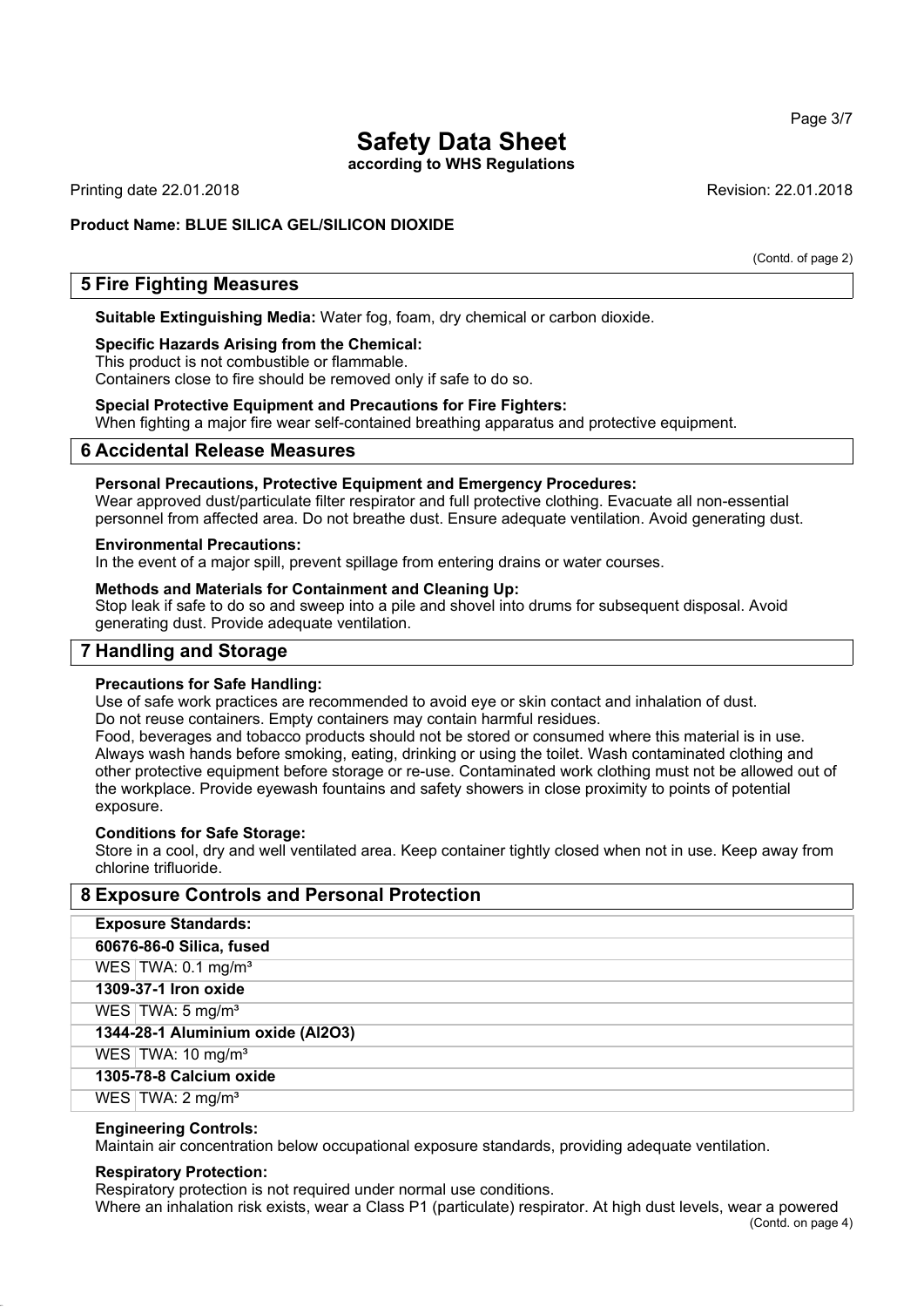Page 4/7

# **Safety Data Sheet**

**according to WHS Regulations**

Printing date 22.01.2018 **Revision: 22.01.2018** Revision: 22.01.2018

### **Product Name: BLUE SILICA GEL/SILICON DIOXIDE**

(Contd. of page 3)

air purifying respirator (PAPR) with Class P3 (Particulate) filter or an air-line respirator or a full-face Class P3 (particulate) respirator. See Australian/New Zealand Standards AS/NZS 1715 and 1716 for more information.

### **Skin Protection:**

Impervious gloves. See Australian/New Zealand Standard AS/NZS 2161 for more information. When selecting gloves for use against certain chemicals, the degradation resistance, permeation rate and permeation breakthrough time should be considered.

Occupational protective clothing (depending on conditions in which it has to be used, in particular as regards the period for which it is worn, which shall be determined on the basis of the seriousness of the risk, the frequency of exposure to the risk, the characteristics of the workstation of each worker and the performance of the protective clothing). See Australian/New Zealand Standard AS/NZS 4501 for more information.

### **Eye and Face Protection:**

Eye and face protectors for protection against splashing materials or liquids. See Australian/New Zealand Standard AS/NZS 1337 for more information.

### **9 Physical and Chemical Properties**

| <b>Appearance:</b>                                                       |                           |
|--------------------------------------------------------------------------|---------------------------|
| Form:                                                                    | Solid                     |
| Colour:                                                                  | Blue                      |
| Odour:                                                                   | Odourless                 |
| <b>Odour Threshold:</b>                                                  | No information available  |
| pH-Value:                                                                | Not applicable            |
| <b>Melting point/freezing point:</b>                                     | Not determined            |
| <b>Initial Boiling Point/Boiling Range:</b>                              | Not determined            |
| <b>Flash Point:</b>                                                      | Not determined            |
| <b>Flammability:</b>                                                     | Product is not flammable. |
| <b>Auto-ignition Temperature:</b>                                        | Not determined            |
| <b>Decomposition Temperature:</b>                                        | No information available  |
| <b>Explosion Limits:</b>                                                 |                           |
| Lower:                                                                   | Not determined            |
| Upper:                                                                   | Not determined            |
| <b>Vapour Pressure:</b>                                                  | No information available  |
| <b>Relative Density:</b>                                                 | 2.2                       |
| <b>Vapour Density:</b>                                                   | Not determined            |
| <b>Evaporation Rate:</b>                                                 | Not applicable            |
| <b>Solubility in Water:</b>                                              | Insoluble                 |
| <b>Partition Coefficient (n-octanol/water):</b> No information available |                           |
| Viscosity:                                                               | No information available  |

### **10 Stability and Reactivity**

**Possibility of Hazardous Reactions:** Hazardous polymerisation will not occur.

**Chemical Stability:** Stable at ambient temperature and under normal conditions of use.

**Conditions to Avoid:** No further relevant information available.

**Incompatible Materials:** Chlorine trifluoride.

**Hazardous Decomposition Products:** No hazardous decomposition products known.

(Contd. on page 5)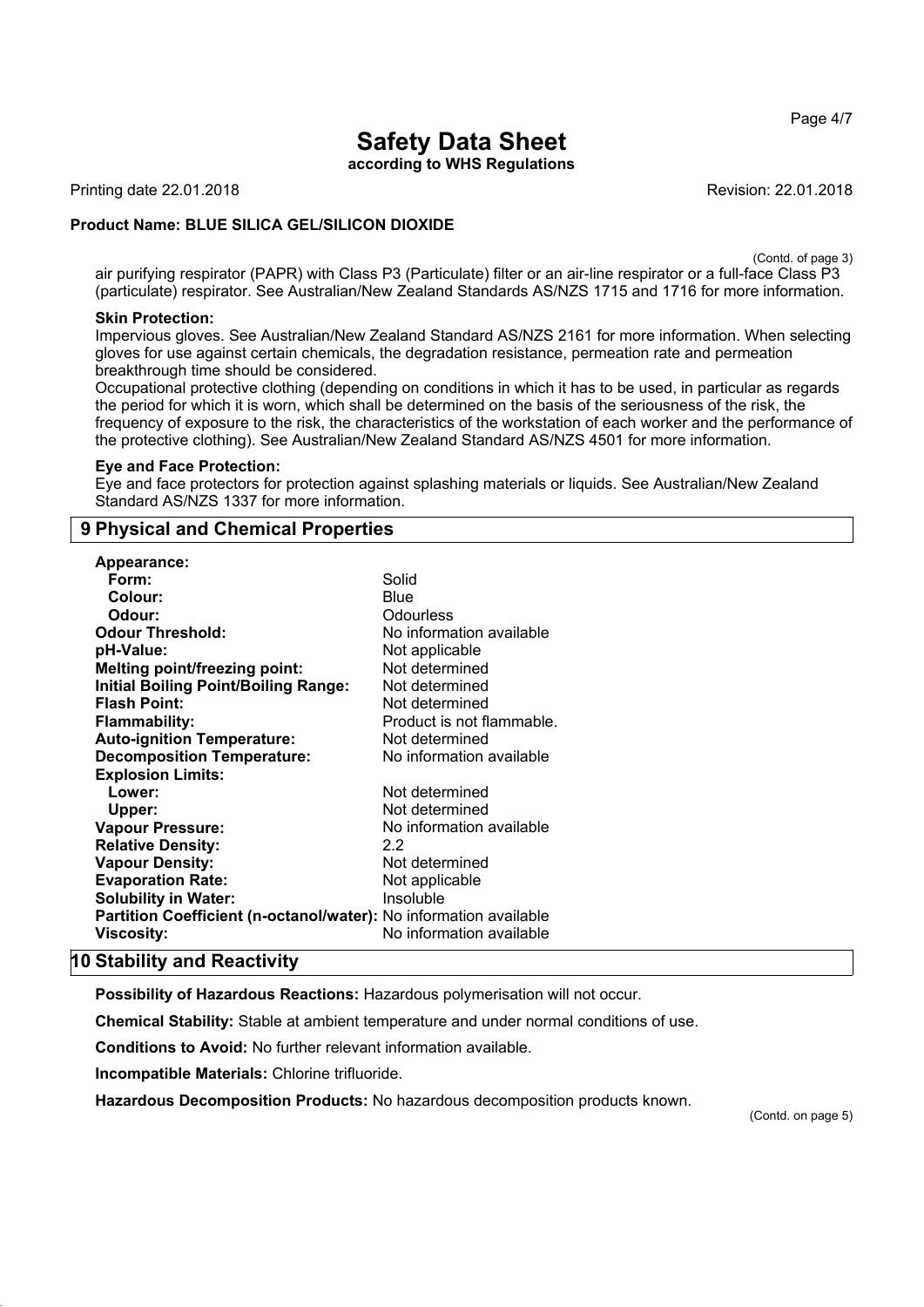### Page 5/7

# **Safety Data Sheet**

**according to WHS Regulations**

Printing date 22.01.2018 Revision: 22.01.2018

### **Product Name: BLUE SILICA GEL/SILICON DIOXIDE**

(Contd. of page 4)

### **11 Toxicological Information**

### **Toxicity:**

| .                                                     |
|-------------------------------------------------------|
| $LD_{so}/LC_{so}$ Values Relevant for Classification: |
| 7646-79-9 Cobalt dichloride                           |
| Oral $ LD_{50}  > 80$ mg/kg (rat)                     |
| 1309-37-1 Iron oxide                                  |
| Oral $ LD_{50}  > 15,000$ mg/kg (rat)                 |
| 1344-28-1 Aluminium oxide (Al2O3)                     |
| Oral $ LD_{50}  > 80$ mg/kg (rat)                     |
|                                                       |

### **Acute Health Effects**

### **Inhalation:**

May cause respiratory irritation, headaches, dizziness, coughing, nausea and vomiting. May cause allergy or asthma symptoms or breathing difficulties if inhaled.

**Skin:** May cause an allergic skin reaction.

**Eye:** May cause eye irritation.

**Ingestion:** May cause gastric disturbances and chemical pneumonitis.

**Skin Corrosion / Irritation:** Based on classification principles, the classification criteria are not met.

**Serious Eye Damage / Irritation:** Based on classification principles, the classification criteria are not met.

### **Respiratory or Skin Sensitisation:**

May cause an allergic skin reaction. May cause allergy or asthma symptoms or breathing difficulties if inhaled.

**Germ Cell Mutagenicity:** Suspected of causing genetic defects.

### **Carcinogenicity:**

May cause cancer by inhalation. Ferric oxide is classified by IARC as Group 3 - Not classifiable as to its carcinogenicity to humans.

**Reproductive Toxicity:** May damage fertility or the unborn child.

### **Specific Target Organ Toxicity (STOT) - Single Exposure:**

Based on classification principles, the classification criteria are not met.

### **Specific Target Organ Toxicity (STOT) - Repeated Exposure:**

Based on classification principles, the classification criteria are not met.

**Aspiration Hazard:** Based on classification principles, the classification criteria are not met.

**Chronic Health Effects:** Repeated or prolonged skin exposure may cause skin irritation or dermatitis.

**Existing Conditions Aggravated by Exposure:** No information available

**Additional toxicological information:** No information available

### **12 Ecological Information**

### **Ecotoxicity:**

**Aquatic toxicity:** Harmful to aquatic life with long lasting effects.

**Persistence and Degradability:** No further relevant information available.

**Bioaccumulative Potential:** No further relevant information available.

**Mobility in Soil:** No further relevant information available.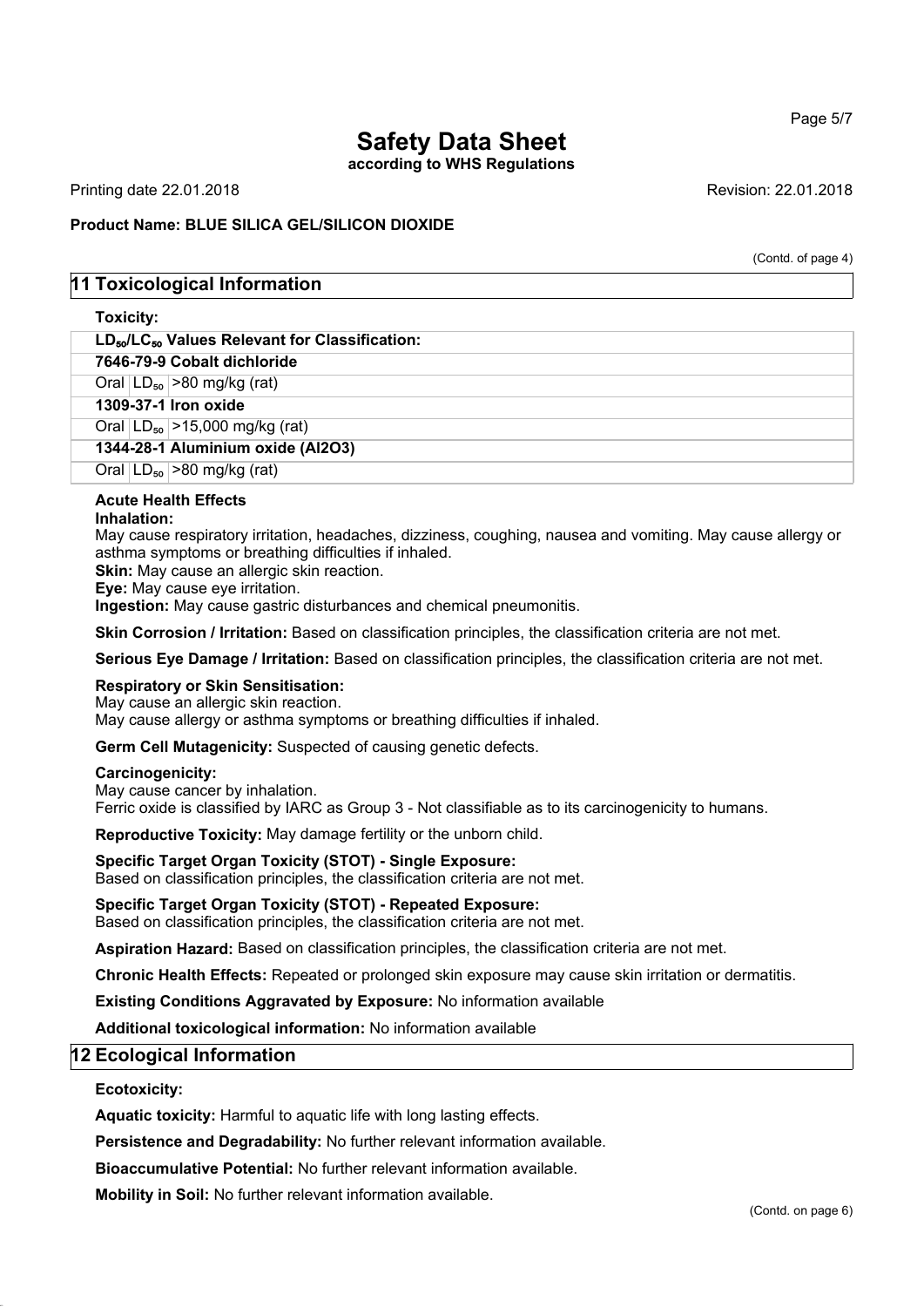### **Safety Data Sheet according to WHS Regulations**

Printing date 22.01.2018 Revision: 22.01.2018

### **Product Name: BLUE SILICA GEL/SILICON DIOXIDE**

**Other adverse effects:** No further relevant information available.

### **13 Disposal Considerations**

**Disposal Methods and Containers:** Dispose according to applicable local and state government regulations.

#### **Special Precautions for Landfill or Incineration:**

Please consult your state Land Waste Management Authority for more information.

### **14 Transport Information**

**UN Number** Not regulated

**Proper Shipping Name** Not regulated

**Dangerous Goods Class** Not regulated

**Packing Group:** Not regulated

### **15 Regulatory Information**

| <b>Australian Inventory of Chemical Substances:</b> |                                   |  |  |
|-----------------------------------------------------|-----------------------------------|--|--|
|                                                     | 60676-86-0 Silica, fused          |  |  |
|                                                     | 7646-79-9 Cobalt dichloride       |  |  |
| 1309-37-1 Iron oxide                                |                                   |  |  |
|                                                     | 1344-28-1 Aluminium oxide (Al2O3) |  |  |
|                                                     | 1305-78-8 Calcium oxide           |  |  |
|                                                     | $1313 - 59 - 3$ Sodium oxide      |  |  |
| 7732-18-5 Water                                     |                                   |  |  |

**Standard for the Uniform Scheduling of Drugs and Poisons (SUSMP) - Poison Schedule:** Not Scheduled.

### **16 Other Information**

#### **Date of Preparation or Last Revision:** 22.01.2018

**Prepared by: MSDS.COM.AU Pty Ltd Warehouse Communisty Communisty Communisty Prepared My MSDS.COM.AU Pty Ltd** 

### **Abbreviations and acronyms:**

GHS: Globally Harmonised System of Classification and Labelling of Chemicals CAS: Chemical Abstracts Service (division of the American Chemical Society) LC<sub>50</sub>: Lethal concentration, 50 percent LD<sub>50</sub>: Lethal dose, 50 percent IARC: International Agency for Research on Cancer STEL: Short Term Exposure Limit TWA: Time Weighted Average NES: National Exposure Standard (Safe Work Australia - Workplace Exposure Standards For Airborne Contaminants) Acute Toxicity (Oral) 4: Acute toxicity – Category 4 Skin Corrosion/Irritation 1B: Skin corrosion/irritation – Category 1B Skin Corrosion/Irritation 2: Skin corrosion/irritation – Category 2 Serious Eye Damage/Irritation 1: Serious eye damage/eye irritation – Category 1 Respiratory Sensitisation 1: Respiratory sensitisation, Hazard Category 1 Skin Sensitisation 1: Skin sensitisation, Hazard Category 1 Germ Cell Mutagenicity 2: Germ cell mutagenicity – Category 2 Carcinogenicity 1B: Carcinogenicity – Category 1B Toxic To Reproduction 1B: Reproductive toxicity – Category 1B STOT SE 3: Specific target organ toxicity (single exposure) – Category 3 Aquatic Acute 1: Hazardous to the aquatic environment, short-term (Acute). Category 1 Aquatic Acute 3: Hazardous to the aquatic environment, short-term (Acute). Category 3 Aquatic Chronic 1: Hazardous to the aquatic environment, long-term (Chronic). Category 1

Page 6/7

(Contd. of page 5)

(Contd. on page 7)